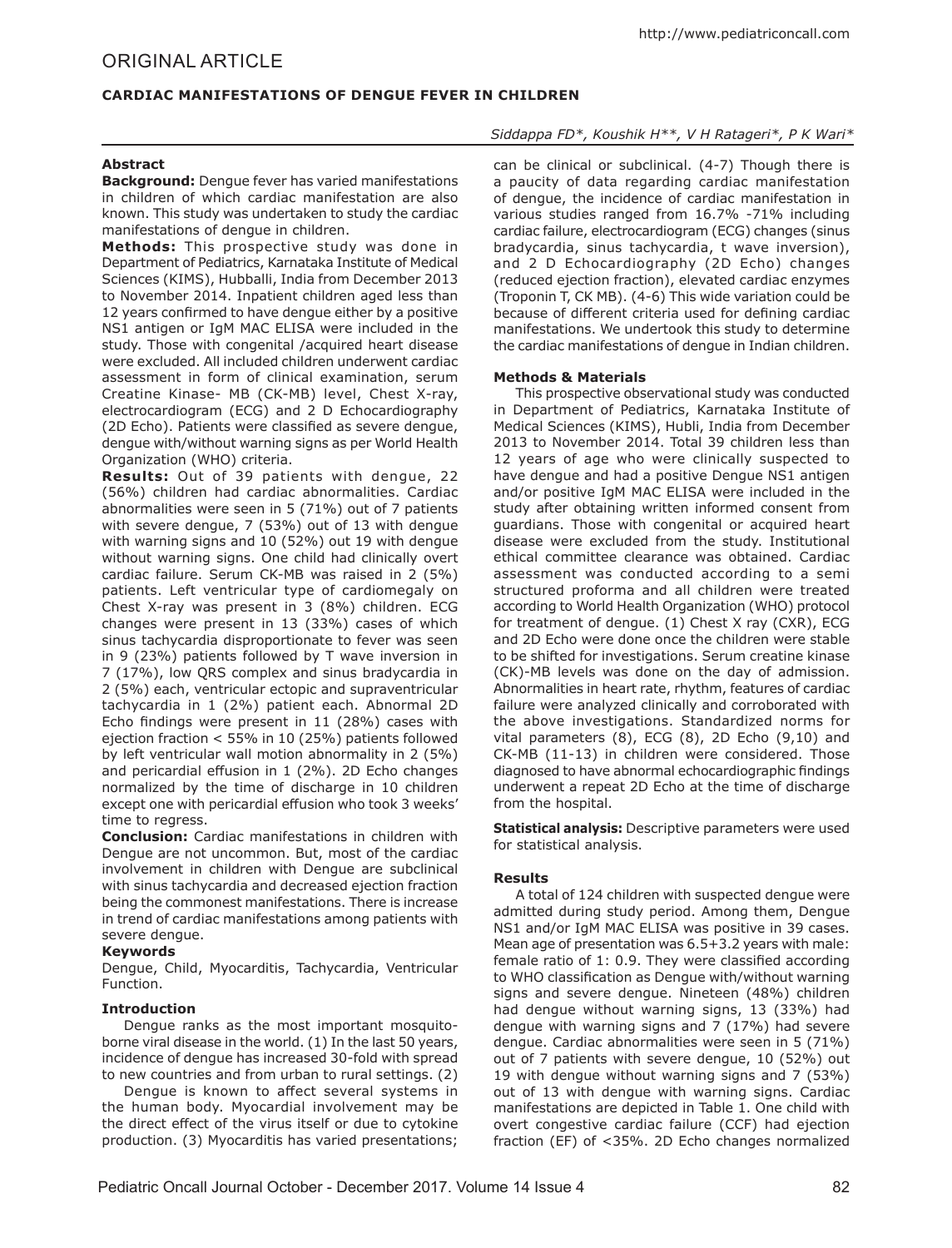|                                             | <b>Dengue without</b><br>warning signs<br>$(n = 19)$ $(\frac{9}{6})$ | Dengue with<br>warning signs<br>$(n = 13)$ $(\frac{9}{6})$ | <b>Severe</b><br><b>Dengue</b><br>$(n = 7)$ $(\frac{0}{0})$ | <b>Total</b><br>$(n=39)$<br>(9/6) |
|---------------------------------------------|----------------------------------------------------------------------|------------------------------------------------------------|-------------------------------------------------------------|-----------------------------------|
| Congestive Cardiac Failure                  | 0                                                                    | 0                                                          | 1(14)                                                       | 1(2)                              |
| Raised CK-MB                                | 0                                                                    | $\Omega$                                                   | 2(28)                                                       | 2(5)                              |
| Cardiomegaly on Chest X ray                 | 0                                                                    | 0                                                          | 3(42)                                                       | 3(7)                              |
| <b>ECG Changes</b>                          |                                                                      |                                                            |                                                             |                                   |
| Disproportionate Sinus<br>Tachycardia       | 5(26)                                                                | 3(2)                                                       | 1(14)                                                       | 9(23)                             |
| Sinus Bradycardia                           | 1(5)                                                                 | 1(7)                                                       | $\Omega$                                                    | 2(5)                              |
| T-Wave inversion                            | 4(21)                                                                | 3(23)                                                      | $\Omega$                                                    | 7(17)                             |
| Supraventricular tachycardia                | $\mathbf 0$                                                          | $\Omega$                                                   | 1(14)                                                       | 1(2)                              |
| Low voltage QRS                             | 0                                                                    | 1(7)                                                       | 1(14)                                                       | 2(5)                              |
| Ventricular Ectopic                         | 0                                                                    | $\mathbf{0}$                                               | 1(14)                                                       | 1(2)                              |
| Echocardiographic features                  |                                                                      |                                                            |                                                             |                                   |
| Ejection Fraction <55%                      | 6(31)                                                                | 2(15)                                                      | 2(28)                                                       | 10(25)                            |
| Left Ventricular Wall Motion<br>Abnormality | 0                                                                    | $\Omega$                                                   | 2(28)                                                       | 2(5)                              |
| Pericardial Effusion                        | $\Omega$                                                             | $\Omega$                                                   | 1(14)                                                       | 1(2)                              |

#### **TABLE 1: Findings of Cardiac Evaluation**

by the time of discharge in 10 children, except in one child with pericardial effusion who took 3 weeks' time to normalize.

#### **Discussion**

In our study, only one patient presented with overt cardiac symptoms suggestive of predominant subclinical cardiac involvement in Dengue as seen in other studies. (3,6) We did not find raised CK-MB levels in most patients and the 2 patients who had high CK-MB had severe dengue. However Gupta et al (6) reported that 78.5% of patients with severe dengue in their study had elevated CK-MB level. This may be due to the fact that majority of children in our study had dengue with/without warning signs in which CK-MB elevation is less likely to be elevated. Though incidence of sinus tachycardia in our study is comparable with others (5,6,14), both low voltage QRS complex and supraventricular tachycardia (SVT) are unique finding in our study which is not noticed by earlier studies. This low voltage QRS complex and SVT may be due to myocarditis. (15-17)

Transient decrease in ejection fraction, left ventricular wall motion abnormality which improves with time is known to occur in patients with dengue. (4,5). Similar findings were noted in our study. These cardiac changes were mild and self-limiting in majority of cases. However 1 child with overt congestive cardiac failure and severe dengue had severe reduction of ejection fraction <35% which might have contributed to hemodynamic instability and disease severity. Inflammatory mediators like TNF-alpha, cytokines, interleukins, oxygen free radicals which are released during active viral infection can cause myocarditis. Direct effect of dengue virus and also dengue antigen associating with myocardial receptor site and triggering off an immunological response is also known to cause myocardial damage, which resolves with resolution of infection. (16-18) This can explain the transient ECG, 2D Echo changes as well as the 2D Echo findings.

The limitations of our study were that it was done in small number of patients, there was no control group and other cardiac markers like troponin could not be obtained.

#### **Conclusion**

Cardiac manifestations are present in over half of the patients with dengue though most have sub-clinical manifestations with sinus tachycardia and decreased ejection fraction being the commonest manifestations. Cardiac manifestations are more common in children with severe dengue.

**Funding:** None **Conflict of Interest :** None